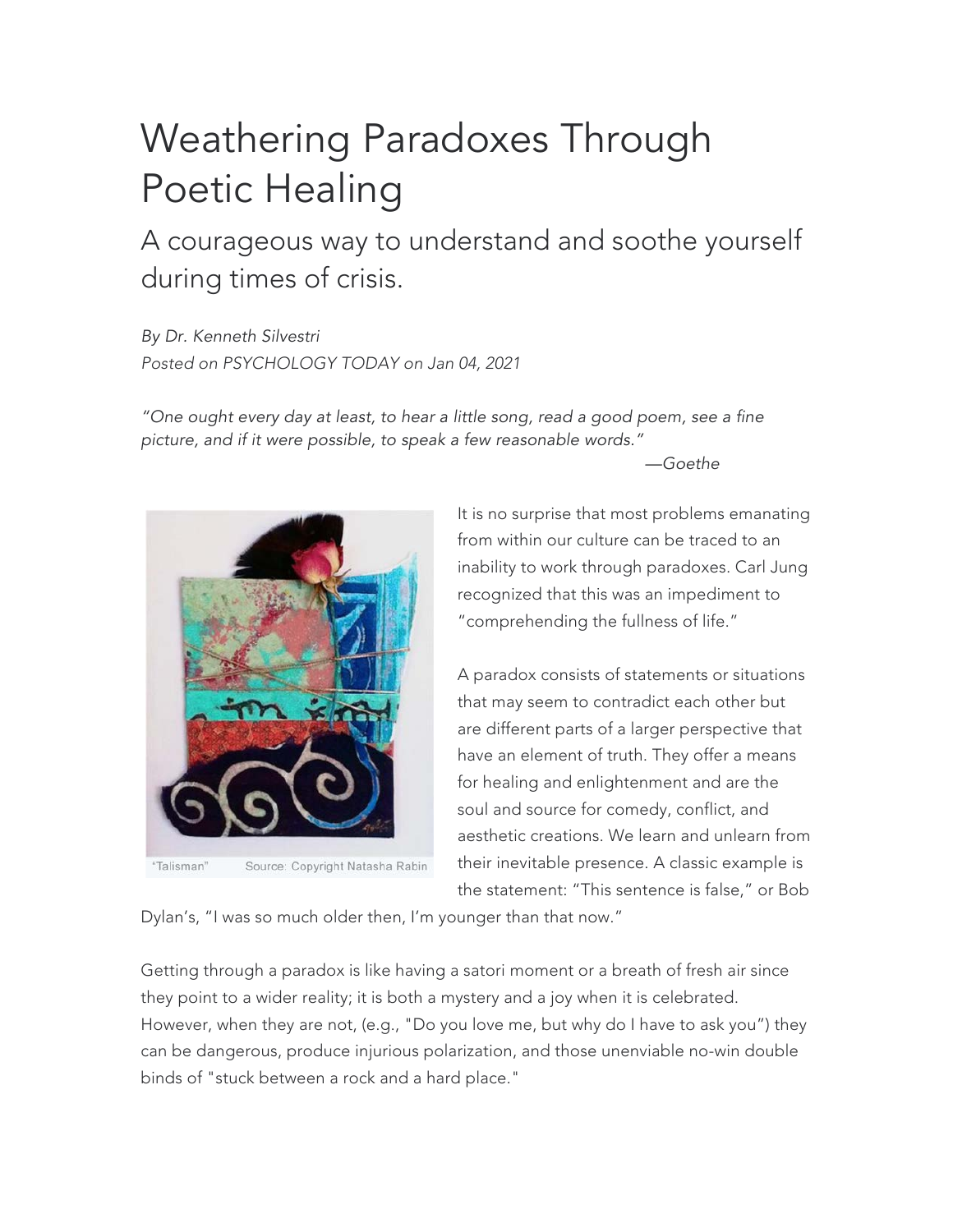These feelings are not uncommon during stressful times, as exemplified by the current pandemic. This results in sabotaging relationships and the overuse of the "fight or flight" part of our nervous system. It eventually compromises the Vagus Nerve, the nerve of compassion and security, creating ongoing stress which is at the root of all chronic emotional and physical illnesses.

In nature, for instance, there are no dichotomies, seemingly contradictory forces eventually come together in an ecologically balanced manner. This can seem messy, but nature constantly moves towards an optimal existence, especially if human interference is curtailed. Yet in our Western-based culture, we easily miss how nature works, as seen presently in our current socio-environmental crises. Its origins are from the overuse of cause-and-effect thinking that emphasizes content over context. This is in stark contrast to the basis of Eastern cultural thinking and many indigenous cultures whose world views support systemic collaboration that is more aligned with nature.

Just as ignorance can misguide us, the grasping of one's potential through understanding the limitless possibilities that are available to us can be the path to our enlightenment. Paradoxes are just another tool to make your life work the way you want it to. When we confront the core of our paradoxes and respect our interdependency with nature the result is that we can find the true meaning of our lives.

John Fox, author of the book *"Poetic Medicine,"* asserts that "… a way to weather the storm of paradoxes is to express one's self courageously through poetry." Poems are a profound segue to mutually share and learn from each other when feeling down and/or having the sensation of being stuck, especially in times of crisis. They can take the form of a simile, which makes comparisons between two quite different things using "like" ("I am like a \_\_\_\_\_") or "as" ("I feel as if I am\_\_\_\_") and focuses on creative tension that may be useful for emotional and physical healing.

You can also try composing a metaphor, which consists of words and symbols to unite two different things into a new reality. This becomes clear if you make two columns: one list of things that you may need for your personal sustenance, and another with words that nourish you. For example, you may need a "healthy diet" and connect it to a nurturing word like "peaceful. "Now think of ways that create connections between those needs and nurturing words, such as in this case, creating a "stress-free atmosphere" during dinner. There are no formal rules, judgments, or grammar restrictions.